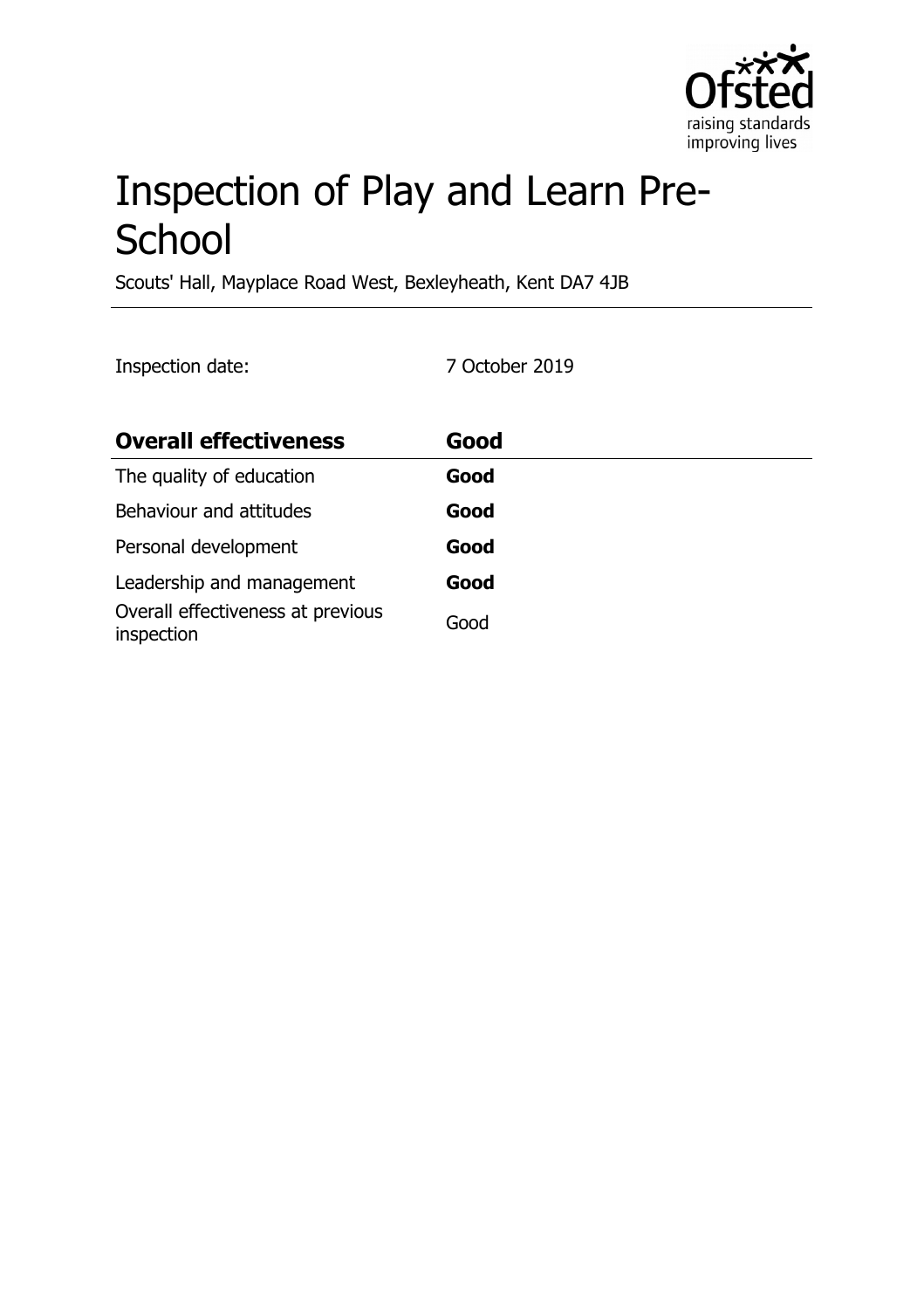

# **What is it like to attend this early years setting?**

#### **The provision is good**

Children arrive at the pre-school happy and eager to engage in their learning. Staff use opportunities during imaginative play in the home corner to encourage children to recall their activities and talk about their own experiences. Children are curious and ask questions. For instance, they explore vegetables on display, using all their senses and learn the different names, such as 'parsnip', 'onion' and 'broccoli'. Children have lovely opportunities to extend their language skills. Staff are good role models and work well together to send consistent messages to children regarding expected behaviour. They know children well and are gentle and respectful in their interactions. Children are polite and behave well. They have a good understanding of the rules. For instance, they respond quickly when reminded not to run inside the building. Children learn how to keep themselves safe. Staff have high expectations for all children and plan activities to build on what children already know. For example, children independently choose books and anticipate what will happen next during story times. Children develop early literacy skills. Having said that, occasionally staff intervene during children's activities, which does not give children as much opportunity to try to do things for themselves.

## **What does the early years setting do well and what does it need to do better?**

- Staff promote children's physical development and healthy eating. Children are encouraged to make choices about their fresh fruit, water and milk for snacks. Staff teach children to wash their hands before eating and provide opportunities for them to learn about good hygiene. They show this as they read books about handwashing during story times. Children are encouraged to share their learning. For example, young children comment, 'We wash hands to get rid of all the muck.' Staff gently introduce words such as 'germs' to extend children's vocabulary.
- $\blacksquare$  The manager and staff monitor children's progress. Additional funding is used effectively. When staff identify any gaps in learning, they quickly put plans in place. The manager works with parents and other professionals to ensure children receive support to make good progress from their starting points. This provides good consistency for children's care and learning.
- $\blacksquare$  Children are encouraged to develop their independence skills. However, occasionally staff intervene too soon so children do not have time to manage challenges, for example during snack time and activities. This inhibits development of a can-do attitude.
- $\blacksquare$  The manager provides regular newsletters to keep parents informed. Parents are encouraged to give their feedback to the pre-school to help develop the setting. Parents speak highly of the setting and appreciate the information they receive to support their children's development at home. Staff work closely with parents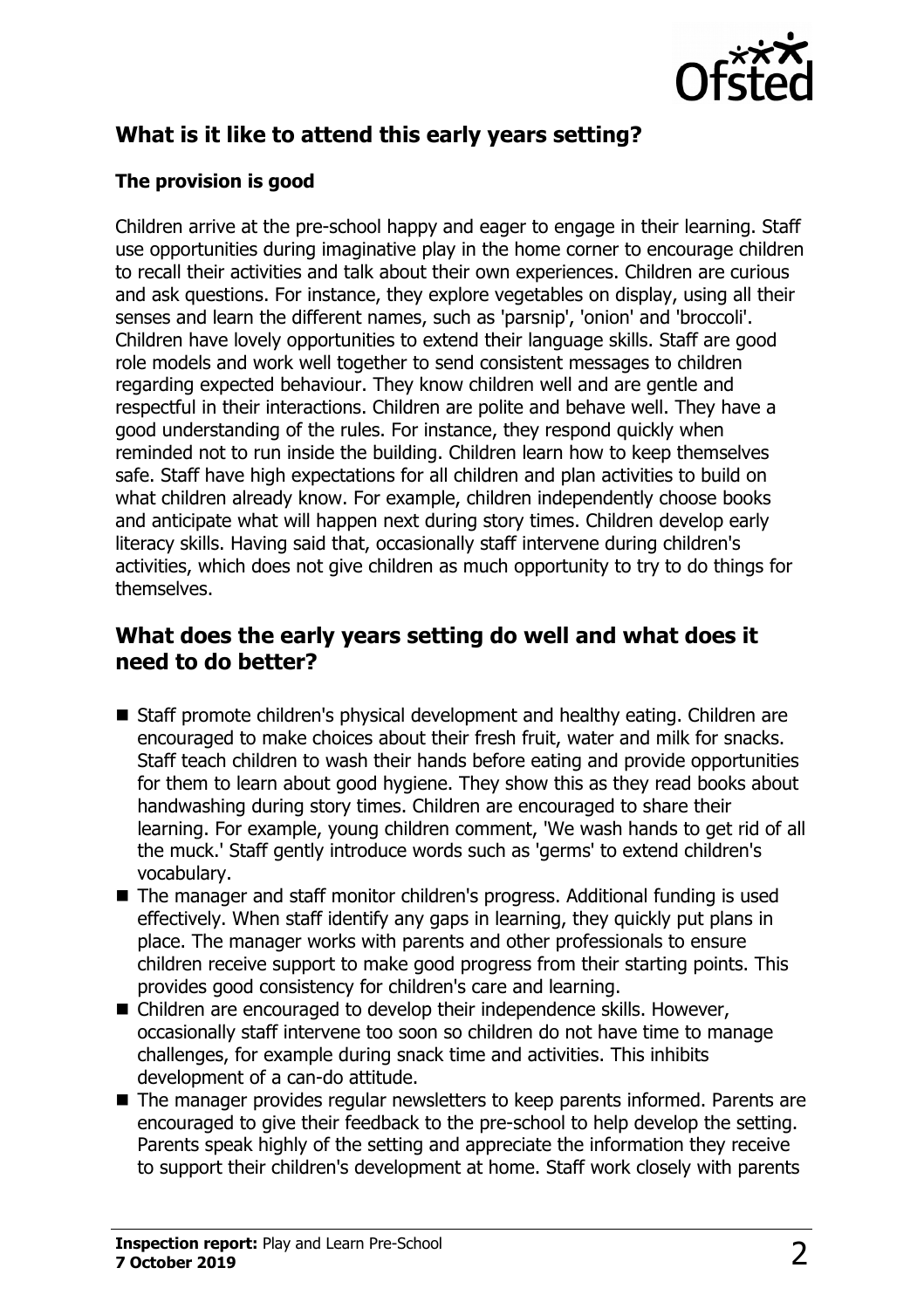

and support individual family needs and circumstances well to provide a safe and secure environment. This helps children settle quickly. Children develop good social skills and form strong bonds with staff and their friends.

- $\blacksquare$  The manager has high expectations for the pre-school. Staff provide children with a broad range of meaningful learning experiences and demonstrate a good understanding of the early years curriculum. They skilfully support children's future learning. Having said that, the manager does not use her monitoring of staff as effectively as she could to ensure that professional development continues to raise the quality of their teaching and provision to the highest levels.
- $\blacksquare$  Staff encourage children to develop their mark-making skills in a number of different ways. For instance, children take great pride in their achievements as they draw their designs on paper before they build them in the construction area. They develop good fine-motor skills and are developing their resilience through trial and error.
- $\blacksquare$  Staff include mathematics in everyday activities, such as counting out the plates they need for their snacks. Older children count, sort and match during activities when they use the teddy bears for sorting or when they spend time pairing up socks. Staff encourage children to compare sizes and colours, increasing their early mathematical awareness.

# **Safeguarding**

The arrangements for safeguarding are effective.

The manager makes sure staff are suitable to work with children. She has good systems in place to ensure that parents and visitors follow procedures to help keep children safe. The manager provides team and individual supervision for staff and discusses children's individual needs and safeguarding updates. Staff are aware of the signs of abuse that may indicate a child is at risk of harm. They know the local referral procedures to follow if they are concerned about a child in their care. They supervise children closely in all areas of the building and outside. This helps reduce potential risks.

# **What does the setting need to do to improve?**

#### **To further improve the quality of the early years provision, the provider should:**

- $\blacksquare$  explore additional professional development opportunities for all staff to help raise the quality of teaching and children's learning to an even higher level
- $\blacksquare$  help staff to understand how to support children's independence consistently during activities.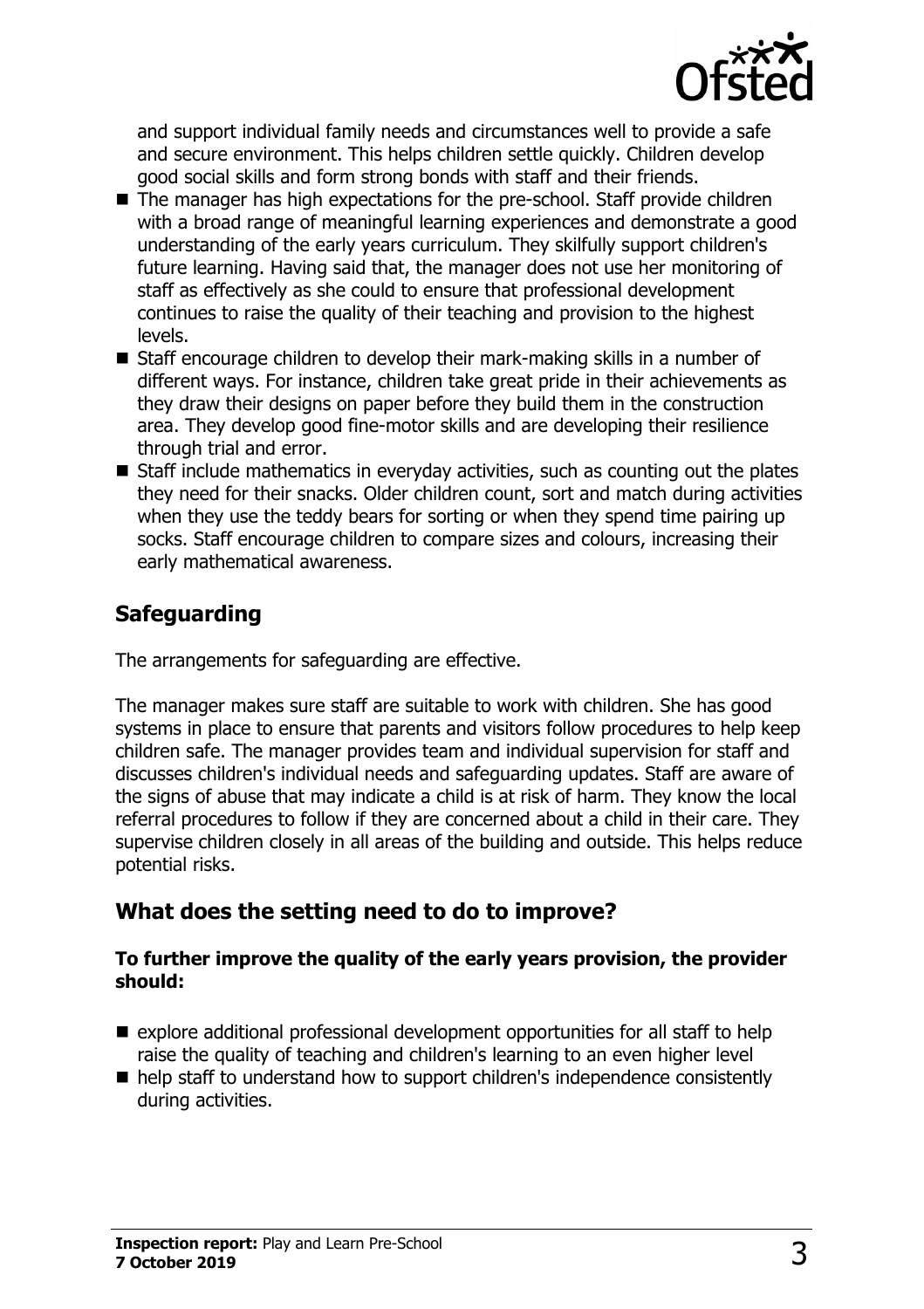

| <b>Setting details</b>                              |                                                                                      |
|-----------------------------------------------------|--------------------------------------------------------------------------------------|
| Unique reference number                             | 115361                                                                               |
| <b>Local authority</b>                              | <b>Bexley</b>                                                                        |
| <b>Inspection number</b>                            | 10116949                                                                             |
| <b>Type of provision</b>                            | Childcare on non-domestic premises                                                   |
| <b>Registers</b>                                    | Early Years Register, Compulsory Childcare<br>Register, Voluntary Childcare Register |
| Day care type                                       | Sessional day care                                                                   |
| Age range of children                               | 2 to $4$                                                                             |
| <b>Total number of places</b>                       | 20                                                                                   |
| Number of children on roll                          | 4                                                                                    |
| Name of registered person                           | Mackin, Tina                                                                         |
| <b>Registered person unique</b><br>reference number | RP908499                                                                             |
| Telephone number                                    | 07762320165                                                                          |
| Date of previous inspection                         | 6 June 2016                                                                          |

### **Information about this early years setting**

Play and Learn Pre-School registered in 1993. It operates from a Scout hall in Bexleyheath, in the London Borough of Bexley. The pre-school is open Monday to Friday from 9am to midday, during term time only. There are three members of staff, including the provider. One member of staff holds a relevant early years qualification at level 3 and two hold a relevant early years qualification at level 2. The pre-school provides funded early education for two-, three- and four-year-old children.

### **Information about this inspection**

**Inspector** Angela Colman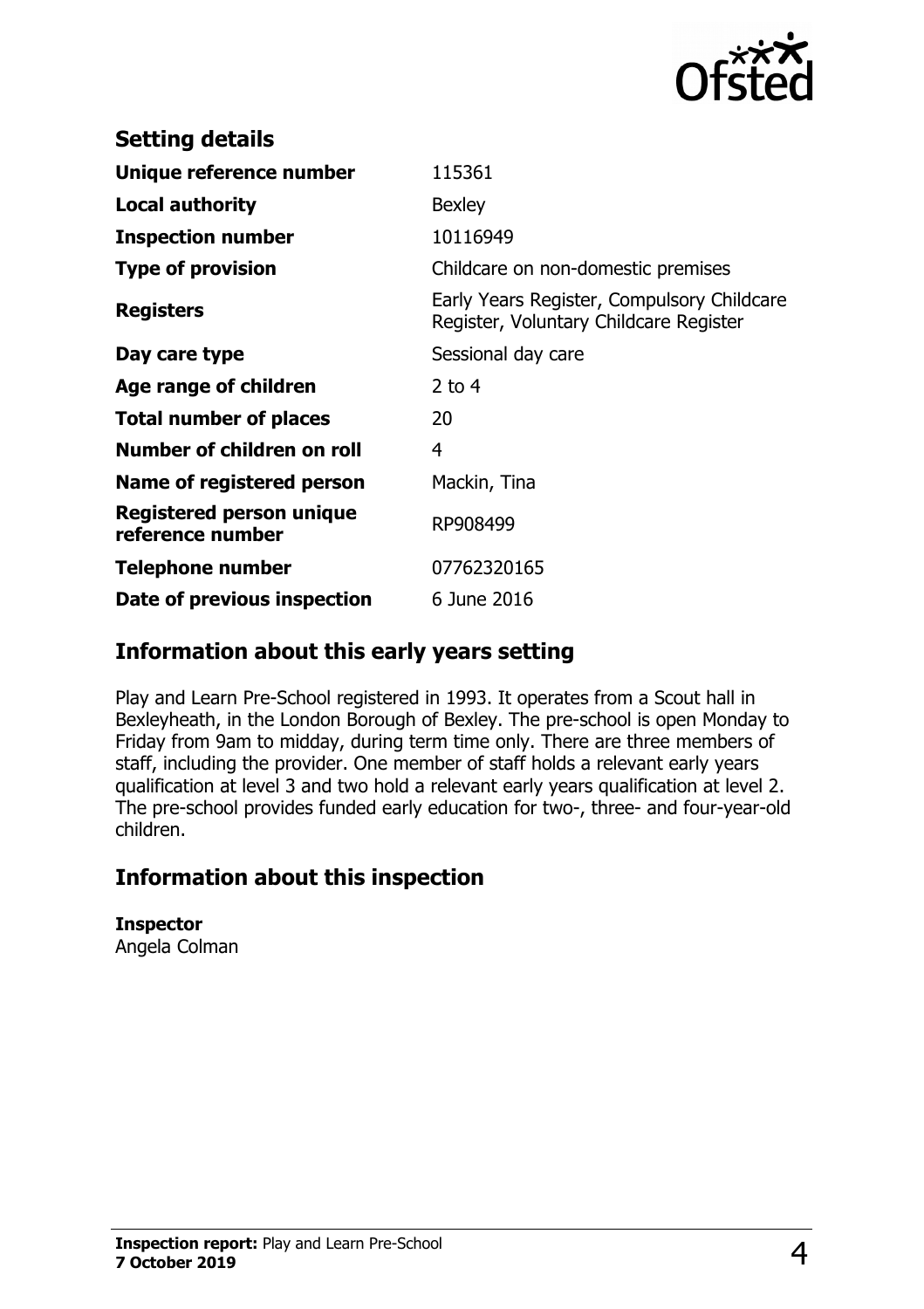

#### **Inspection activities**

- The inspector looked at relevant documentation, including staff's files, children's records and policies and procedures.
- $\blacksquare$  The manager completed a learning walk with the inspector. The manager explained how the early years provision and the curriculum are organised.
- The inspector observed a range of activities and observed the indoor and outdoor area. She assessed the quality of teaching and its impact on children's learning.
- The inspector discussed leadership and management with the manager.
- $\blacksquare$  The inspector took into consideration the views of parents, staff and children at the pre-school.
- The manager and inspector observed staff's teaching and discussed their interactions with children.

We carried out this inspection under sections 49 and 50 of the Childcare Act 2006 on the quality and standards of provision that is registered on the Early Years Register. The registered person must ensure that this provision complies with the statutory framework for children's learning, development and care, known as the early years foundation stage.

If you are not happy with the inspection or the report, you can [complain to Ofsted.](http://www.gov.uk/complain-ofsted-report)